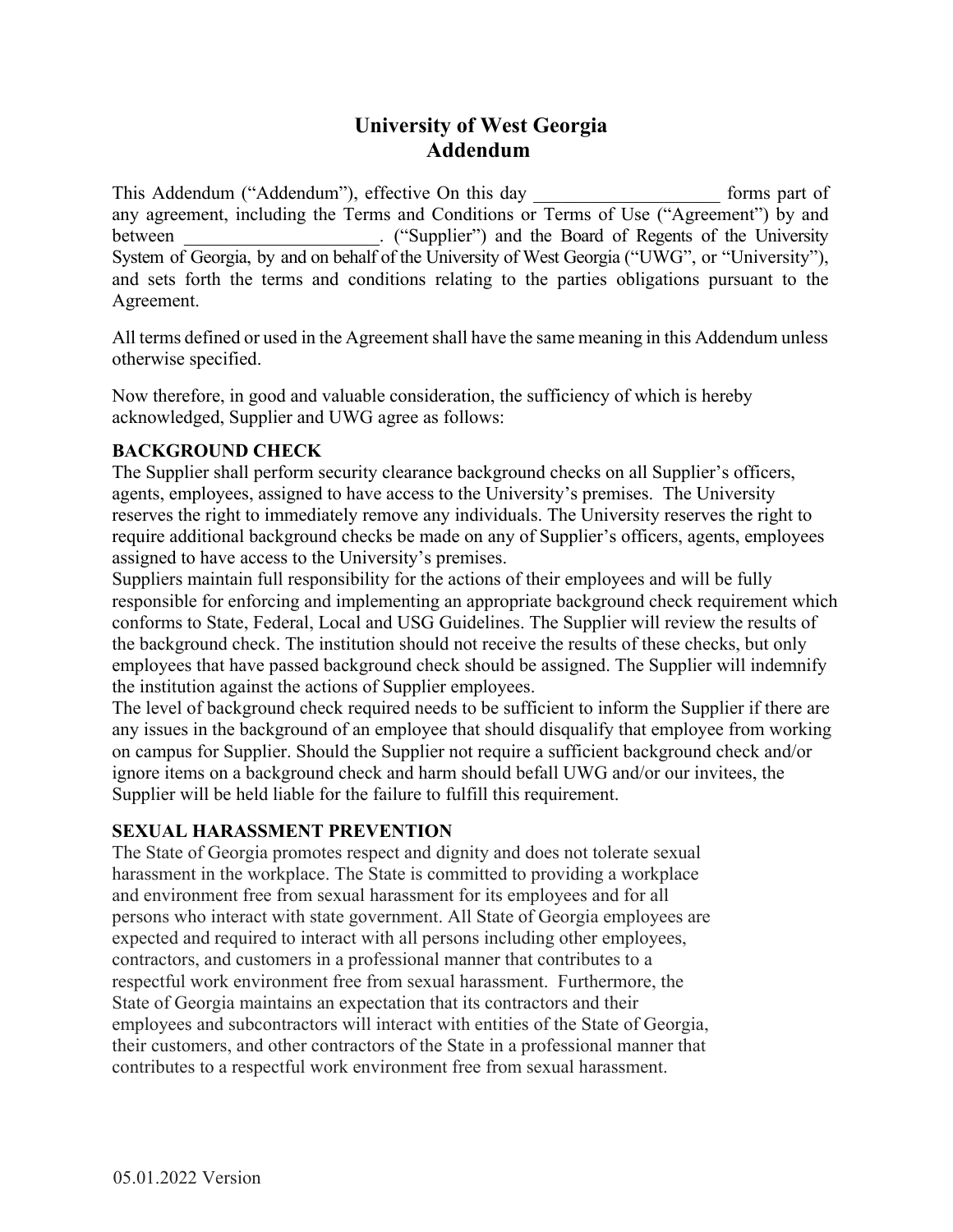$Rwtu wcpv''vq''vj g''Wpkxgtu k'''U{uvg o''qh'' I gqtikc's o'}$  $\frac{1}{1}$  isc i i  $10<sup>1</sup>$  $\mathbf{i}$ **SS** "Policy" 11 Policy  $\ln s$  $\Omega$  $\Omega$  $is so$  $\overline{O}$ ici  $\mathbf{i}$  $\mathbf{V}$  $\mathbf{i}$  $si y$  o  $o$   $ci$   $iv$ s co  $1y$  i  $\frac{1}{2}$  isc i  $\frac{1}{2}$  io  $\mathbf{i}$  $\mathbf{o}$ **SS** Policy. si y  $1i$  $\mathbf{s}$  $\log s$  $c o s$  $\mathbf{i}$  $is so$  ${\bf S}$  $_{\rm co}$  $\overline{O}$  $\mathbf{i}$  $li$  c  $ii$  s  $1<sub>c1</sub>$  $\mathbf{i}$ y  $si y$  o  $0$   $c$   $i$   $j$   $y$  $i<sup>11</sup>$  $S \quad C$  $\log s$  $\mathbf{i}$ li.  $S$ s co c o s  $\overline{c}$  i  $\mathbf{i}$  $isc i i$  $0<sub>c</sub>$  $1y \quad i$  $\mathbf{i}$ si y ys  $\mathbf{o}$  $0 \quad i$  $\mathbf{o}$  $10<sup>1</sup>$ Policy loc  $S^{\perp}$  $\mathbf{S}$  . olicy  $1 s$  c io SS

## **ISRAEL CLAUSE**

Suppliercertifies that Supplier is not currently engaged in and agrees for the duration of this Contract not to engage in a boycott of Israel as defined in O.C.G.A 50-5-85.

## **OPEN RECORDS CLAUSE**

Notwithstanding anything contained herein, the parties acknowledge that the University and W Georgia is required to comply with Georgia s Open Records Act (O.C.G.A. 50-18-70 et seq.) with respect to the inspection of all public records not specifically e empted under such Act. The parties agree that a disclosure by the University of West Grierpursuant to such Act shall not be a violation of the provisions of this Agreement. However, the University of West Georgia will promptly notify Supplier of any Open Records request so it can protect its interests.

### **FUNDING**

Notwithstanding any other provision of this Agreement, the parties hereto acknowledge that University of West Georgia, as an agency of the State of Georgia, is prohibited from pledging the State s credit. In the event that the source of payment for the total obligation no longsts or is insufficient with respect to the Deliverables, this Contract shall terminate without further obligation of University of West Georgia as of that moment. University of West Georgia shall remain obligated to pay for Services performed and accepted by University of West Georgia prior to such termination. The determination of University of West Georgia of the events stated above shall be conclusive.

### **USG ETHICS POLICY**

Supplier shall comply with the University System of Georgia Board of Regents Est Prolicy (Board Policy 8.2.18). The University prohibits any form of discrimination, harassment or retaliation against or by any member of the faculty, staff, administration, student body, volunteers, or visitors based upon race, color, religion, se, national origin, age, whistered status, disability, gender identity or e pression, genetics, or any other characteristic protected by state or federal law. Supplier and Supplier s employees will be required to know and adhere to the Title IX policy.

#### **INDEMNIFICATION**

Supplier agrees to indemnify, defend and hold harmless the University and the Board of Regents of the University System of Georgia, and each of their respective officers, directors, employees and agents from and against all liability, claims, actions, causes of action, suits, demands, damages, udgments, costs, losses and e penses, including reasonable attorney s fees, to which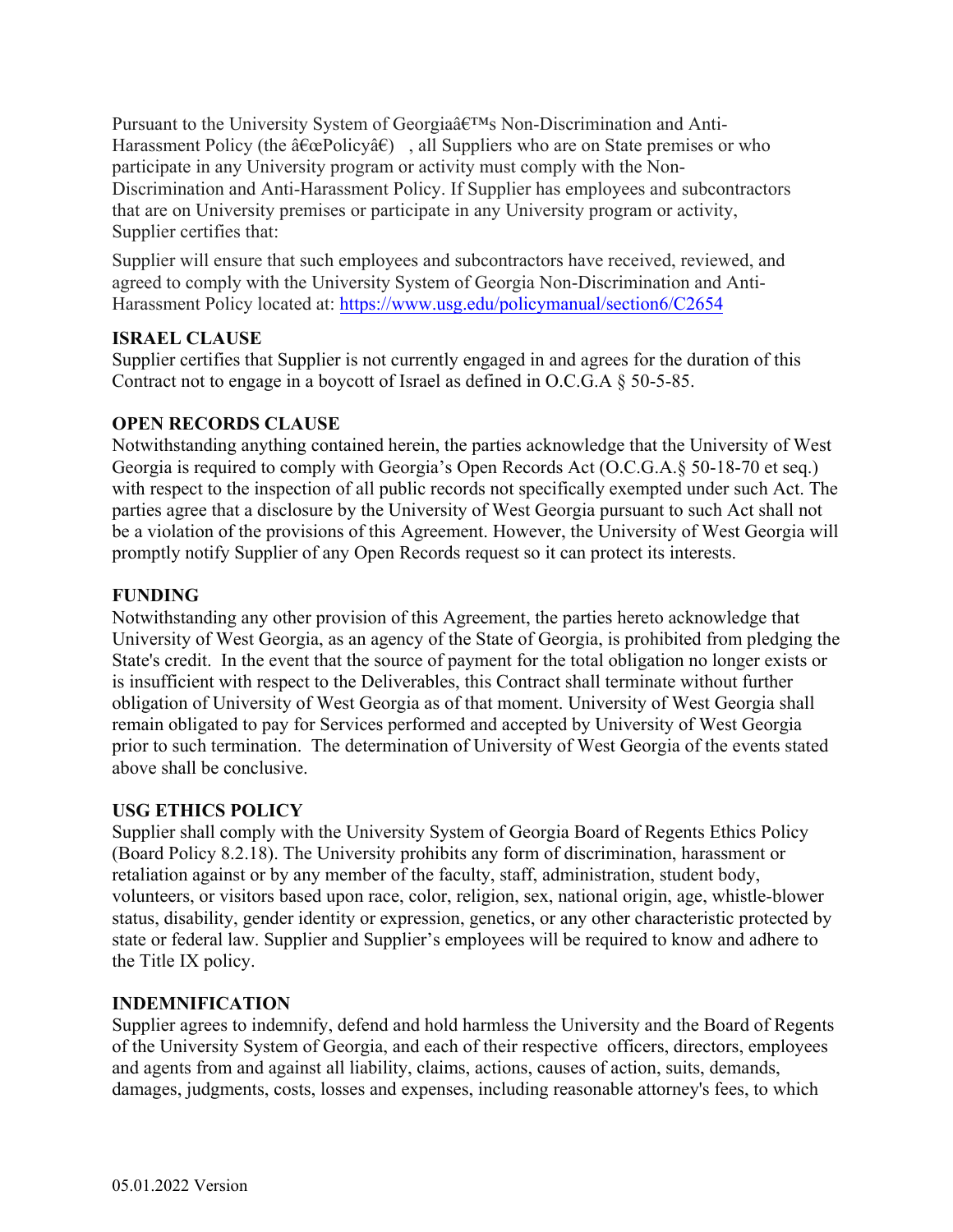any of the above-named parties may be subject, including, but not limited to, any claim for any injury to, or the sickness or death of, any person or persons, or for damages to property or otherwise, arising from, connected with or related to the purchase of good and services from Supplier.

# **FORCE MAJEURE**

Notwithstanding any other provision herein, in the event that performance of the Agreement shall be prevented or delayed by an act of God, physical disability, or any other cause beyond reasonable control, the parties will be relieved of their obligations with respect to performance. This includes any declaration of emergency at the state or national level which directly impacts the performance of the Agreement. In addition, this section includes guidance by the World Health Organization and/or Centers for Disease Control and Prevention regarding any state, national or worldwide health emergency.

### **O.C.G.A 50-5-64.1**

Both parties agree to be bound by the State of Georgia's contracting laws including, specifically, O.C.G.A. 50-5-64.1.

# **CLERY ACT STATEMENT**

If Supplier is providing a physical security related service, when Supplier's personnel are working on University of West Georgia (University) owned, leased, or controlled properties, they are considered Campus Security Authorities by a Federal Law, the Jeanne Clery Disclosure of Campus Security Policy and Campus Crime Statistics Act (Clery Act). As such, any employee of the company who works at any location that is owned, leased or controlled by the University is required to immediately report any crime reported to him/her to the reporting structure of the institution, which is the University Police Department. The Supplier must add this requirement to the Standard Operating Procedures that are read by the officers and supervisors who work on University owned, leased or controlled properties. Additionally, Supplier must promptly share documentation of all incidents of crime reported to or observed by Supplier's employees while working for the University to assist the University in meeting the records retention requirements of the Clery Act.

# **CLERY ACT NOTICE**

The Annual Security & Fire Safety Report is available online at [https://www.westga.edu/cleryact.](https://www.westga.edu/cleryact)

The report contains information regarding campus safety and security including topics such as: campus law enforcement authority; crime reporting policies; campus alerts (Timely Warnings and Emergency Notifications); fire safety policies and procedures; programs to prevent dating violence, domestic violence, sexual assault and stalking; the procedures the University will follow when one of these crimes is reported; and other matters of importance related to security on campus. The report also contains information about crime statistics for the three most recent calendar years concerning reported crimes that occurred on campus; in on-campus Student Housing Facilities; in non-campus buildings or property owned or controlled by the University or a recognized student organization; and on public property within, or immediately adjacent to and accessible from, the campus. The report also contains fire statistics for any fires occurring in an on-campus student housing facility during the three most recent calendar years. If you would like to receive a paper copy, please email  $clery@westga.edu$ .